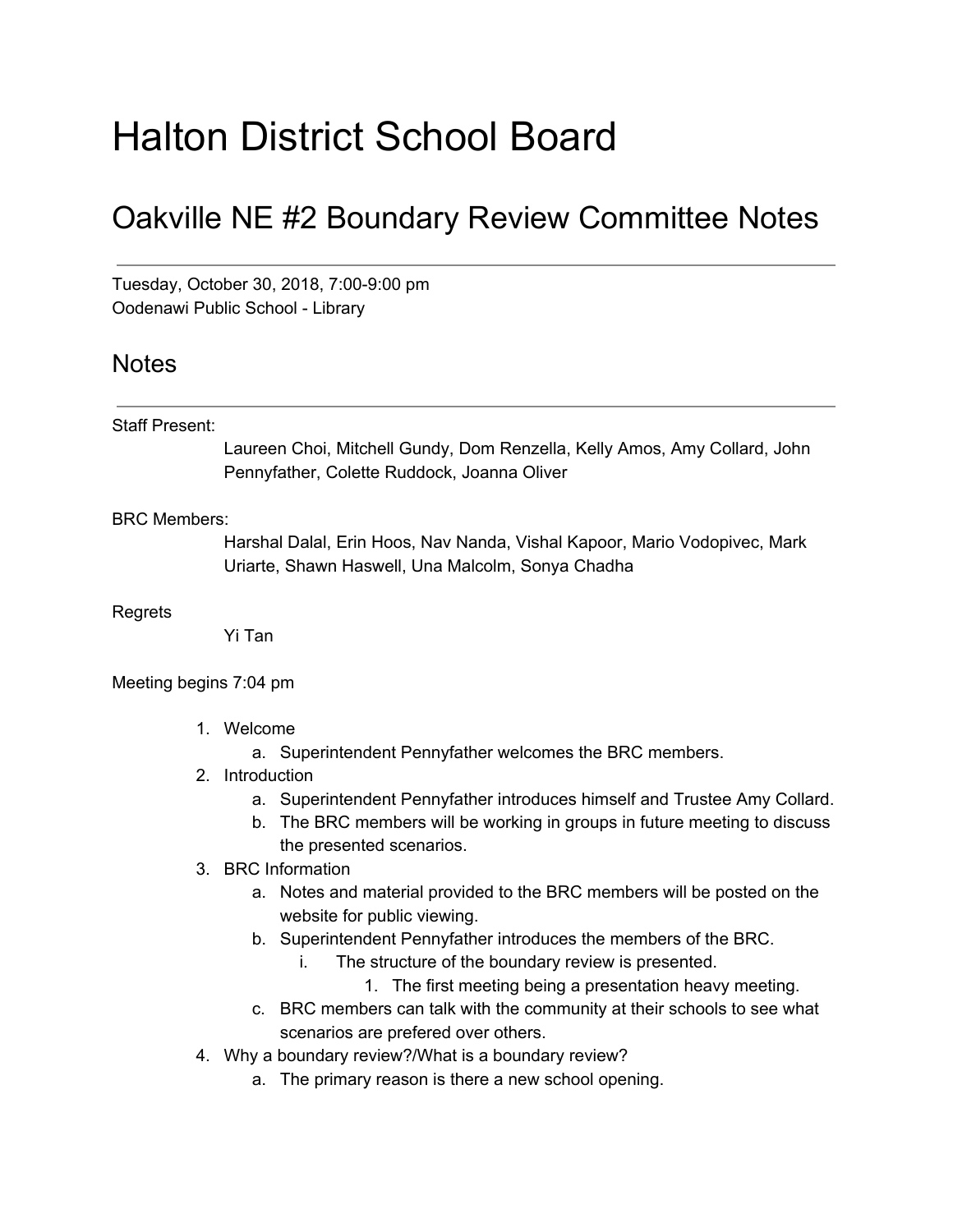- b. The end goal is of this committee is to bring forward some recommendations that will be put into the board report and ultimately have the trustees vote on.
- c. Several scenarios have already been generated..
- 5. Timelines
	- a. Superintendent Pennyfather goes over the timeline for the boundary review. The process is scheduled to end in mid February.
- 6. Communication
	- a. The [website](https://www.hdsb.ca/schools/Pages/School%20Boundary%20Reviews/2018OakvilleNE2ps.aspx) is updated with the material that was given to the BRC at the meeting.
	- b. School councils have been notified of the process.
	- c. Emails and press releases have also been sent out.
- 7. Scenario Introduction
	- a. Superintendent Pennyfather introduces the Planning team and what role they will play in the process.
	- b. Laureen Choi has the BRC members go through their binders, introducing them to each of the pieces of content within.
		- i. There is also a Google drive where information can be uploaded and delivered to the BRC members as fast as possible prior to the meetings.
	- c. Transportation maps
		- i. This Information from Transportation Services does not take into consideration of the hazards. It is just the 1.6 km bussing distance.
	- d. Scenarios
		- i. Current LTAP What if there are no boundary changes.
			- 1. The years shown are current and projected to 2028.
			- 2. OTG On The Ground How many student can fit in a school (without portables).
			- 3. T. Port Total portables at a school
			- 4. T. Cap Maximum number of students that can be within a school site (portables included).
			- 5. Highlighted numbers represent either yellow as over the OTG but not maximum, and red being over maximum capacity.
- 8. Questions
	- a. How reliable is the data,
		- i. Planning is typically within a percent/half a percent being exact of the overall projections.
		- ii. Planning applies a factor to the housing that will be built depending on it being high medium or low density.
	- b. When is the expected opening date for the new school?
		- i. The objective is opening September 2019.